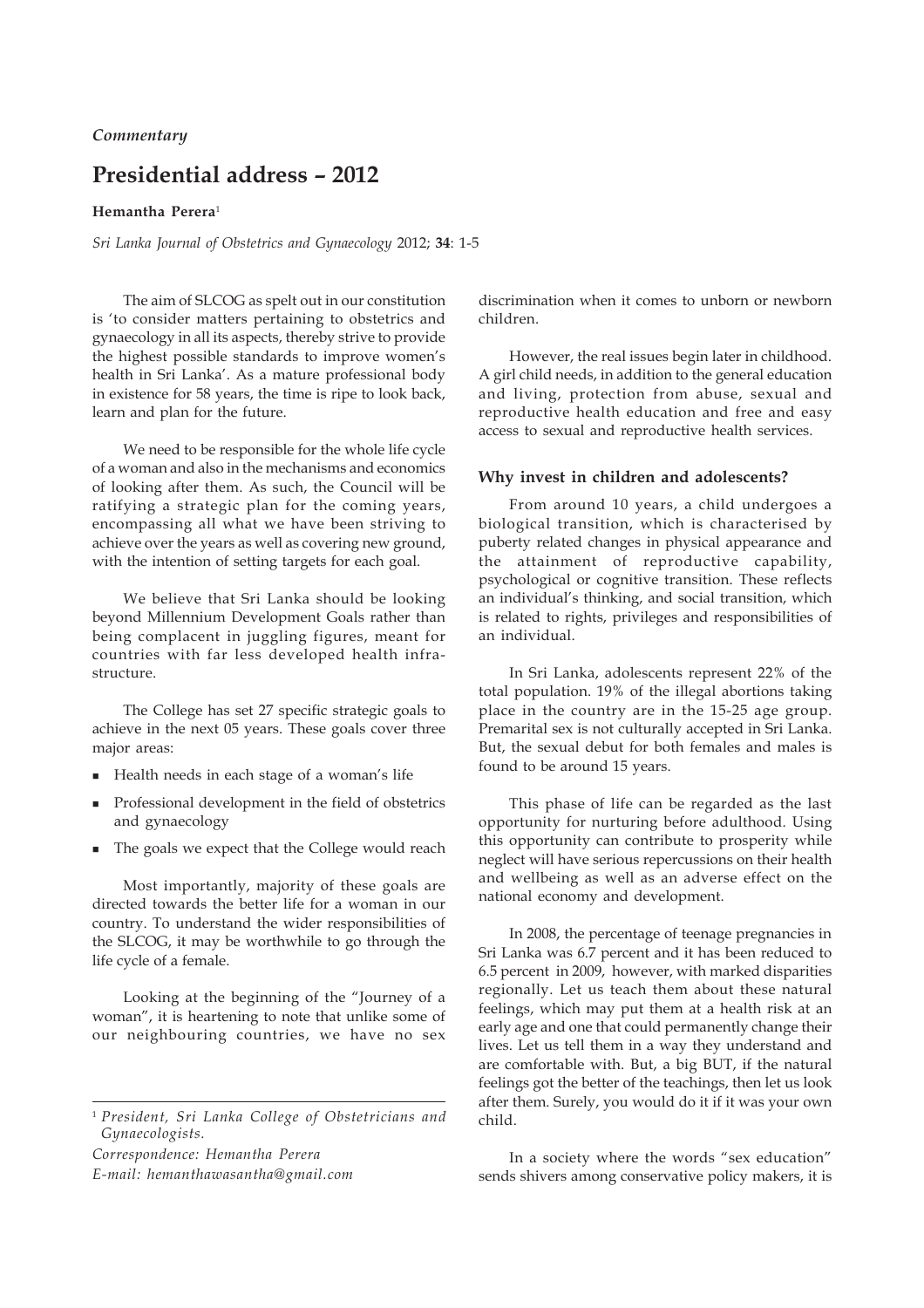imperative that a professional body such as the SLCOG, neutral from the stigma of sexually transmitted diseases or family planning, takes the leadership in gathering requisite forces to get the necessary information to the children who are the future parents of this country. I think it is a human right to know about their body and that is certainly NOT sex education.

Adolescents are eager to receive information on sexually transmitted diseases including HIV, abortions and contraception. However, they hardly get any information from service providers, as the system does not provide for it. Instead their main sources of sexual and reproductive matters are from media, friends and school.

Although some sexual and reproductive programmes targeted on the school children were carried out during the past few years, the most vulnerable population of recent school leavers is often neglected.

Has SLCOG got a role here? I think we definitely have.

We have to make the education system duty bound to provide appropriate reproductive health knowledge to make their lives safer as a right of every child from age 5 (school entry). With 100% schooling and similar literacy rates and with computer literacy ever increasing, we have many avenues.

Can we be happy about health care services for adolescents in Sri Lanka? Availability of sexual and reproductive health services is not adequate and even the places where such facilities are available are not accessible to those who really need the services.

Youth needs places which offer advice on sexual and reproductive health issues without any stigma attached. For example, university students will not go to the health centre to seek this type of help but would be very willing if counselling trained medical students are accessible to them.

SLCOG can act as the coordinator of all stakeholders responsible for the services for this age group in a concerted plan of action towards this goal and be the leading resource of planning and technical advice of such strategy.

Let me dwell on another important issue in a woman's life in which we, the SLCOG has to come forward – contraception. It is a right of a woman to be able to prevent an unwanted pregnancy.

With only 50% of eligible couples using a satisfactory contraceptive method, we are only encouraging deaths and disease from illegal terminations. We already have the much larger effect of total fertility rate going up which has significant economic repercussions.

The country has to provide dedicated 8 am - 4 pm family planning service at every health institution. If there is no access to the services at the time the client needs, we are bound to have the repercussions of unwanted pregnancies.

Our job as members of the SLCOG is not only to attend to the medico legal and gynaecological aspects of the assault. We have to initiate processes which will ensure total physical and psychological welfare of them and also in the education of children on the preventive aspects.

It is noteworthy that SLCOG has never been represented in the National Child Protection Authority, though the issues pertaining to the girl child are clinically handled by our members. We hope the authorities will rectify this immediately.

SLCOG has initiated a training programme for the development of ultrasound scanning skills of its members and postgraduates. As such, anomaly detection should be available to the needy.

We have been collaborating with the legal authorities for appropriate amendments to the applicable laws and shall continue to canvas the government on the issue.

During the last 3 years, over 3.6 million women have been employed abroad. While the women migrant workers are responsible for the bulk of foreign investment brought into the country, the social and health repercussions to them and their children, particularly daughters, are immense. They become vulnerable prey to sexual offenders and also get into trouble due to ignorance.

Single mothers have to be recognised as a category needing special attention. The war, the lack of accessibility to sexual and reproductive health services, teenage pregnancies, increased overseas employment and social circumstances are some direct reasons for this situation. You may notice that the highest rate of suicides in females is in the 15-24 age group.

SLCOG will collaborate with the legal and labour authorities for appropriate amendments to the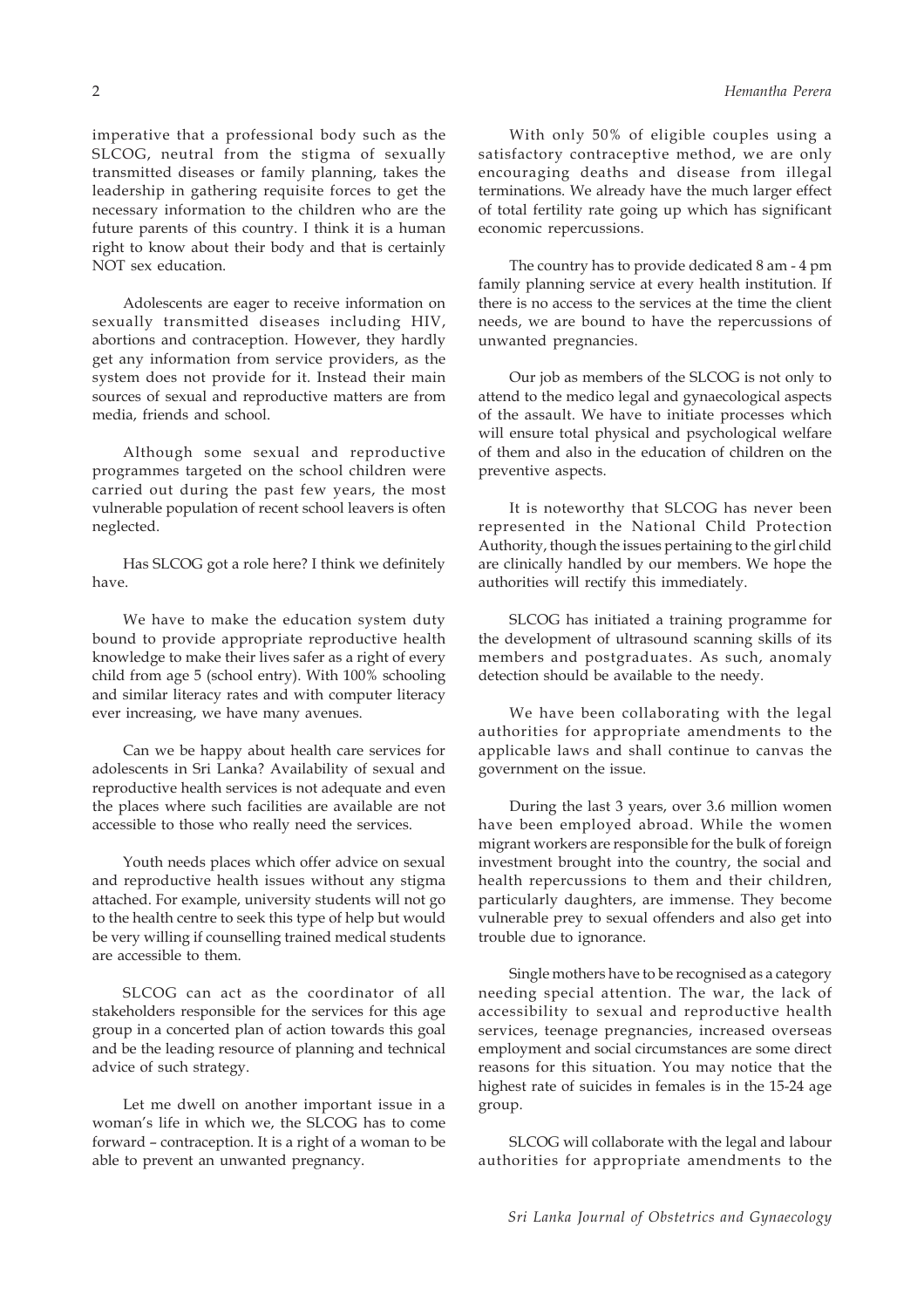applicable laws pertaining to under aged and unmarried mothers. The government has to be persuaded for better social support for them. We also can sway the public opinion and the attitude of the health care givers via media and education.

Care before, during and after pregnancy is directly related to maternal mortality and morbidity. Preconception care is an inherent part of a healthy pregnancy. We have to encourage prospective parents to seek this service which should be available at every specialist manned hospital. With 87% of more than 4 visits to the antenatal clinic and satisfactory early registration, we have to move towards quality care now. There is a lot of room for improvement, and expertise of our College has to be utilised for this purpose. Examples are routine dating scanning, mandatory haemoglobin estimation twice and glucose tolerance test in pregnancy.

## **Having had a remarkable reduction of maternal deaths, are we becoming complacent?**

We have been facing difficulty in reducing maternal mortality from a low level to a desirable level near zero. "No mother should die at child birth in Sri Lanka" should be our motto. With a population who are educated enough to come to the hospitals for delivery, the onus is on the health system.

I have already dealt with the key issue of unwanted pregnancies killing women. Let us examine the issue of maternal mortality more closely. Over the last two decades, the leading killers have not changed. Can we bring down the main blocks of deaths? Still direct death are leading causes and Are all mothers prepared for a possible post partum heamorrhage (PPH)? Is her Hb more than 10 g/dl during the antenatal period? We need a minimum of two Hb estimations, one at booking or the first registration at an antenatal clinic and another around 32-34 weeks.

We need universal application of national partogram to prevent prolonged labour. Both these extremely basic requirements are mandatory if we are seeking a reduction of PPH mortality and morbidity. We do not need a country wide survey to realise this. Let us not redefine the wheel.

With the College members manning all hospitals, the health authorities can easily use the College to implement this as a countrywide effective programme with clinical governance principles of risk management and mandatory audits incorporated.

We need skilled staff attending the deliveries. Every now and then, birth canal trauma takes its toll.

Mandatory in-service training is a must if we were to make sure that every birth attendant, may that be a midwife, nurse or a doctor irrespective of the time of the day and the day of the week, is capable of carrying out a safe delivery.

Compulsory O and G training during internship or post intern period is a must if we are to make sure that the medical officers currently posted to the hospitals which carry out maternity care are to prevent maternal deaths.

We need early detection of postpartum haemorrhage to act during the golden hour. Implementation of a simplified guideline like the "Rule of 100" will prevent a woman going down the slippery slope before the postpartum haemorrhage is detected. Many are the tales where the initial detection has been late.

Once detected, ready access to emergency obstetrics care (EOC) can only prevent the eventual catastrophe. Take the scenario of a woman delivering in a rural or an estate hospital. Shall we say that up to the detection of the postpartum haemorrhage the staff has done well?

What next? Who will carry out the lifesaving obstetric procedures which need to be performed within minutes? And it is necessary that those be performed by the team available at the hospital rather than a "flying squad" or at specialist care hospitals after transfer, because such delays could result in a catastrophe.

My predecessor, with his vast experience in the peripheries, initiated one of the best programmes ever launched by SLCOG – the Senior House Officer Training Programme. All SHOs in active maternity care services are being trained on life saving skills among many other surgical and medical skills during a 3 day programme. All the resource personnel from the SLCOG have been wonderfully supportive in lending their time and expertise, of course without any economic compensation. We have proposed to the Ministry of Health that they immediately takeover this programme to train all medical officers, not only SHOs in specialist care hospitals, who come across women in labour on an island wide scale.

How reassuring is it to know that the medical officer in charge of a small hospital in a remote corner, few hours away from the nearest specialist care unit, is now capable of inserting a condom catheter for uterine tamponade or starting MgS04 for eclampsia before transferring the woman. We may be able to break the deadlock on PPH or PIH figures to a significant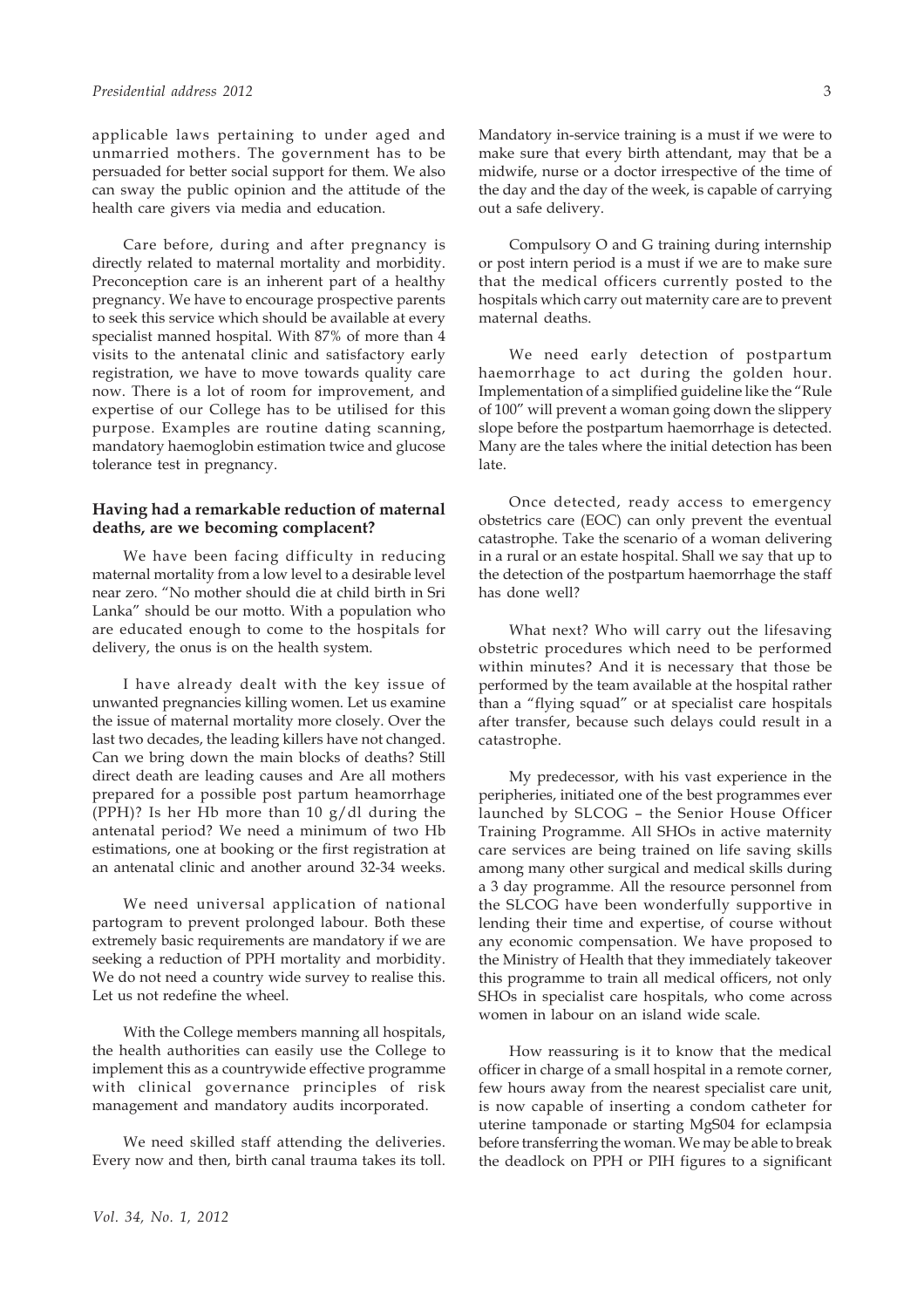extent with such skills being imparted. Let us not waste millions of rupees on a needs assessment survey to find out how many of these medical officers need such training. Literally none have had training since taking up their posts and 50% may have not managed a woman in labour after completing their medical education.

Medical disorders are the leading cause of indirect deaths. This has been the trend for some time now. While cardiac disease is the leading cause, many other medical disorders kill. When PIH also is added to this, medical disorders become the leading cause of present day maternal deaths.

The Board of Study in Obstetrics and Gynaecology has initiated a training programme in obstetric medicine. Particular emphasis has to be placed on provision of obstetric medicine via multidisciplinary teams developed within the specialist care hospitals. SLCOG will initiate this process with the support of sister colleges and associations such as Ceylon College of Physicians, Haematologists etc. with the assistance of the Ministry.

SLCOG has already distributed guidelines on the expected standards of service delivery. The Ministry has to work with us to make sure that the routine application of guidelines is practiced, based on risk management principles.

One of the drawbacks of the present system of maternal death inquiries is the lack of confidentiality which encourages a defensive attitude from the health workers. This has led to an inability to get to the root causes of deaths and thus appropriate preventive measures cannot be put in place. The SLCOG has convinced the Ministry of Health to initiate confidential enquiries with legal indemnity based on the practice followed by developed countries. In view of the low number of maternal deaths, the near deaths can teach many preventive lessons. Thus, SLCOG proposes to initiate severe acute maternal morbidity inquiries on the same basis of confidentiality.

There is an acute shortage of junior medical officers at many O and G units due to the disregard of the delivery:staff ratio. SLCOG proposes a workload based minimum staffing pyramid with immediate effect.

We also recommend to ensure continuous care by having a minimum of 02 specialists per station. It is not effective to provide intermittent services in a field such as obstetrics in which emergencies could occur out of the blue.

Particularly with the improvements of the road network, it will be much more effective to have a 24 hour specialist cover at even a longer distance than having two close by stations, both of which may be without an obstetrician over the weekend.

How are we going to develop a culture of reproductive health decision making suitable to different localities of the country? As recognised by the National Health Policy on Reproductive Matters, resource allocation should be based on local requirements. However, up to now, SLCOG has not been invited to take part in this very important decision making platform where the clinical experience of the SLCOG members including our member on the location becomes essential. Rectifying this will prevent wastage of funds and implementation of inappropriate activities. For example, spending money on a fertility clinic may not be the selected priority of the local managers of an area where anaemia and the repercussions thereof are rampant.

There are many variations of culture, health issues, compliance issues particularly related to educational standards, within our country. The regional budgets have to be sensibly allocated with local priorities taken into account. I propose that district reproductive health committees are set up with the Provincial Director of Health Services being invited to chair and the co chairs being the Regional Director of Health Services and the Hospital Obstetricians. SLCOG will impress upon the Ministry of Health the importance of a fully fledged, dedicated secondary level fertility clinic at every base hospital. This is possible with training the existing laboratory staff and we can provide the necessary expertise for such programmes.

Sub fertility affects about 1 in 8 couples. Often these patients need treatment beyond level 1 treatment. At present these services are limited to Colombo and to few other towns. Even these services are mostly provided through the private sector. There need to be better organised services at base hospitals and above where the specialists are available.

Experience and knowledge of elderly population has been used by many countries to their advantage by keeping them healthy. If not looked after, they become a burden on the society and the economy. Having recognised the national importance of utilising this window of opportunity of our elderly population, SLCOG took the step of forming an independent Menopause Society. Currently SLCOG works very closely with them and in liaison with the Health Ministry towards this goal.